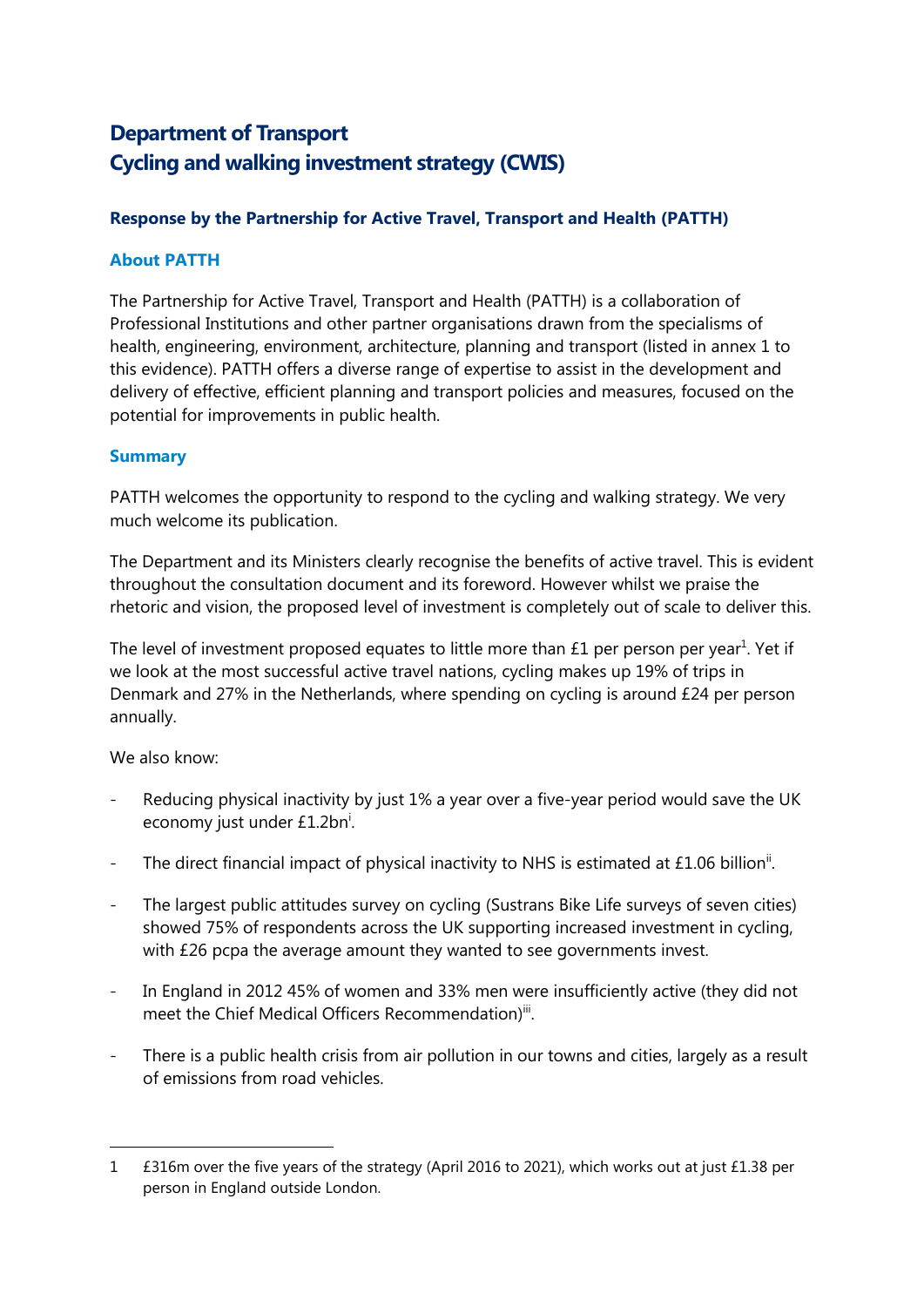If Ministers are serious about their stated aims, they must reallocate some of the £15bn motorway and trunk road budget towards cycling and walking. This could help tackle congestion, pollution, physical inactivity and climate change. It would also help the Government deliver their 2015 Election Manifesto commitment to tackle childhood obesity.

There is a wealth of evidence in existence which illustrates that enhancing opportunities for active travel is beneficial on a wide range of levels, often demonstrating large benefit: cost ratios. We commend to the Department the 2014 report of the Active Transport for Healthy Living Coalition<sup>iv</sup> (which has since become part of PATTH) which details some of this evidence.

#### **PATTH Recommendations:**

- $1.$ There needs to be a more ambitious programme of investment to achieve transformative change that reflects the importance of walking and cycling as serious transport modes.
- The level of investment in cycling should be at least £10 per person annually, rising to  $2.$ £20 per person annually, as recommended by the All Party Parliamentary Committee report 'Get Britain Cycling'.
- $3.$ Treasury support and commitment to active travel would be potentially transformational. A cross-departmental working group with the aim to promote walking and cycling might provide a useful mechanism for achieving this political support.
- $4.$ A credible Cycling and Walking Investment Strategy must include quantifiable targets for walking as there is for cycling. They are both effective ways to reduce traffic congestion, boost local economies and improve the nation's health.
- 5. The Strategy must set out clear quantifiable targets for both walking and cycling with regular milestones in this CWIS. This should include quantifiable targets for the whole population and for children walking to school.
- 6. Promoting active travel should be backed up by intervention to discourage short motor trips, particularly in urban areas. The CWIS is a chance to introduce bolder policies that would really make a difference to the places where people walk and cycle including: control of pavement parking; a 20mph default national speed limit; more time to cross at controlled pedestrian crossings; and planning controls to ensure new developments are less car-dependent.
- $7<sup>1</sup>$ Behaviour change programmes are crucial to getting more people to walk and cycle. Capital investment programmes should be married with investment in behaviour change programmes which will yield a high return on investment.
- 8. The Government should adopt a long term vision for streets free from fatalities and serious injury, with the CWIS containing challenging national quantitative targets for pedestrians killed and seriously injured.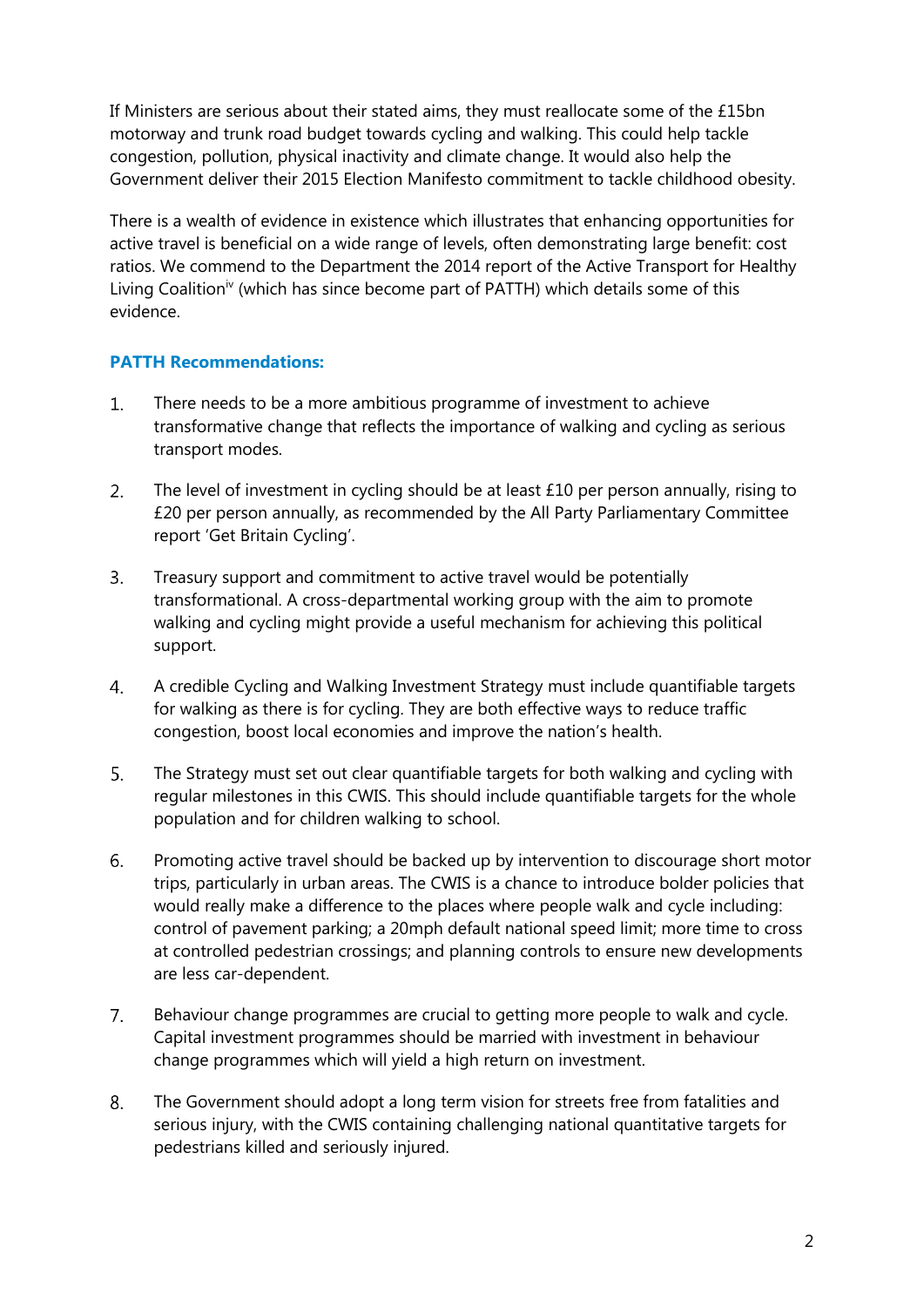- 9. The CWIS should give more priority to traffic law enforcement and justice, with the inclusion of another theme on Better Justice and the relaunch of the Justice for Vulnerable Road User Working Group.
- Policy and investment programmes should be rigorously monitored and evaluated, so that future attention can be focused on the most effective approaches.

#### **Answer to consultation questions**

 $1.$ The Government would be interested to hear views on the approach and actions set out in section 8 of this strategy

PATTH supports the establishment on the new Expert Committee and knowledge sharing between Local Enterprise Partnerships, local bodies and the eight Cycling Ambition Cities. However we find it is difficult to support the strategy when the stated investment levels for the strategy are so low. The level of investment in cycling should be at least £10 per person annually, rising to £20 per person annually, as recommended by the All Party Parliamentary Committee report 'Get Britain Cycling'. A walking allocation needs to be considered in addition to this.

There needs to be a national and local cross-government investment plan that sets out the dedicated and potential investment available to deliver the CWIS over the next term of Parliament together with details of how cross-government funding will be secured. This should include securing additional investment from other Government departments and national sources (e.g. Highways England, Department of Health, Sport England).

Regarding the ring-fencing of money to Highways England, it would be more helpful if the Strategy recognises that cycling and walking are features of all highway schemes and that this small amount of ring-fenced funding is for tackling specific issues. The Highway Authorities should be dealing with cycling and walking in an integrated way in all schemes, including maintenance schemes.

There are addition policies and actions that could readily be made at little or no cost with political support. These include: making pavement parking illegal throughout England as it is in London; making 20mph the default national speed limit; providing more time to cross at controlled crossings through the review of the Traffic Signs and General Directions and; working across government and local bodies to encourage walking and cycling through supporting infrastructure and the provision of local services accessible by walking and cycling.

Positive measures to promote walking and cycling should be backed by interventions to discourage short car journeys. These measures should include reallocation of road space to walking and cycling, 20mph default speed limit and the examination of road user charging. We would like to see the reduction of vehicular traffic as part of Low Emission Zones (as proposed in the Government's Air Quality Plans) in designated areas and reallocation of space to walking and cycling, as is being proposed in some of the Mayor of London's Low Emission Neighbourhoods.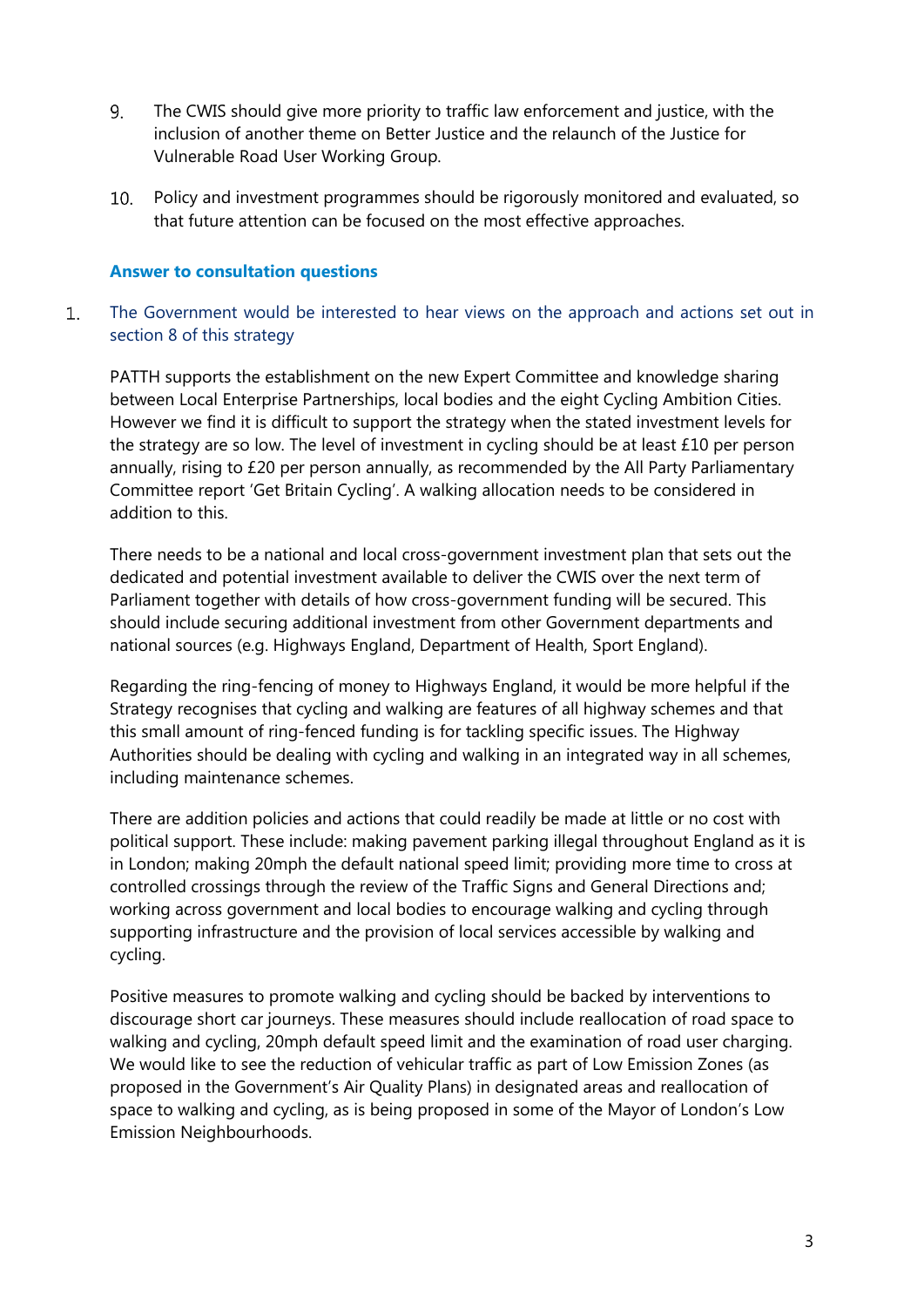The evidence is already clear that the Government should introduce a national default 20mph limit. This would make streets safer and more inviting places to walk, give those driving consistency and reduce costs and bureaucracy for local authorities. Power would remain in the hands of local authorities to have higher speed limits on appropriate streets as they do now.

We would also like to see more priority given to traffic law enforcement and justice including the re-launch of the Justice for Vulnerable Road User Working Group.

The strategy should be more explicit in exactly what the Government will do beyond 'explore opportunities' to promote cycling and walking in franchise specifications for rail operators. The use of the bicycle as an access mode to train travel is relatively underused compared with the rest of Northern Europe. Part of that unmet demand is as a result of policies which do not support as well as they should transport infrastructure owners and operators consistently providing high quality parking at railway stations.

It is not clear whether the existing level of funding for bikeability is sufficient to meet demand. It is recommended that an investigation is carried out concerning the level of unmet demand for bikeability training and any shortfall in funding provision be made good in order to fully satisfy demand.

 $2<sub>1</sub>$ The Government would be interested to hear views on the potential roles of national government departments, local government, other public bodies, businesses and the voluntary sector in delivering the strategy and what arrangements could best support partnership working between them.

While the DfT and its sector are responsible for the overwhelming majority of the necessary policies and actions, the benefits of more walking and cycling are felt right across Government. Physical activity improves public health and tackles obesity, fewer vehicles mean improved air quality and reduced greenhouse gas emissions. It is at Treasury level that all the economic benefits of active travel, enjoyed by so many departments, come together, as well as within the Department for Communities and local government. Greater Treasury support and commitment to active travel would be potentially transformational. A cross-departmental working group with the aim to promote walking and cycling might provide a useful mechanism for achieving this goal as political support is essential.

Central government should provide a clear steer that every local authority, health authority and Local Enterprise Partnership is expected to promote and invest in cycling and walking.

With DfT's limited capital budget, it will be essential that mechanisms are in place to encourage Local Enterprise Partnerships to follow best practice and invest in better places to walk and cycle. However we have concerns that Local Growth Funds that are allocated through Local Enterprise Partnerships are unaccountable. It has been found that most LEP transport allocations have funded roads, with only 2 of the 39 LEPs making any significant funding allocations to cycling. Local campaigners have complained that LEP funding supposedly for cycling schemes are in fact spent on worsening cycling conditions.

It is fortunate that a wide range of bodies, working on transport, quality of life, public health and environment in particular, are committed contributors to active travel policy and practice.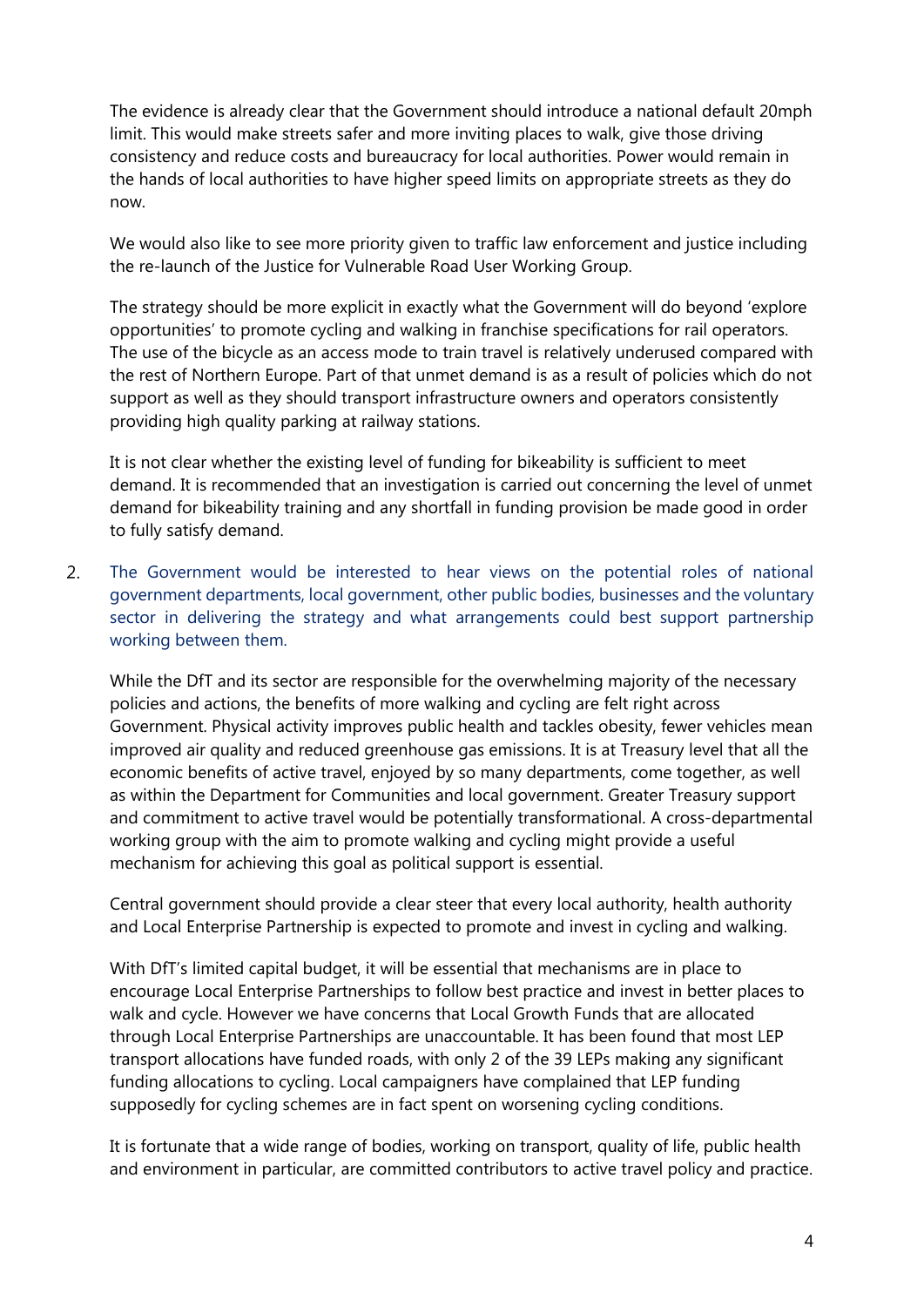Past experience, such as the major Sustrans programmes and the work of the Active Travel Consortium, suggests that these organisations can work very well with government and deliver high levels of return on investment. Living Streets has been running innovative and effective behaviour change programmes regularly updated over the past 20 years. Behaviour change projects like these backed by proper investment in our streets and places are effective ways to increase walking and cycling.

#### $\overline{3}$ . The Government would be interested to hear suggestions and evidence of innovative projects and programmes which could be developed to deliver the objectives outlined in Section 4.

London has traditionally high levels of walking and public transport use and could act as a pathfinder for the rest of England and the UK. As devolution progresses, other devolved cities should be rewarded for their progress on the promotion of active travel, as indeed should smaller cities and towns. However London benefits from a comprehensive transport system, strong political support and substantial levels of investment and it is unlikely the same benefits can be achieved without this. Transport for London's research<sup>y</sup> in the development of innovative solutions for cycle traffic should be referred to.

The Government should identify evidence gaps and continuously benchmark progress against other European countries and look to learn from best practice elsewhere. For example car free days in city centres are being established elsewhere, particularly during smog episodes.

The Government should react positively to what it hears from those who are designing and constructing schemes for cycle traffic and pedestrians about the limitations placed on them under current guidance and regulation by developing research programmes and innovation trials. It should begin to develop this research and trials programme as soon as possible via the Cycle Proofing Group, the Cycling and Cities Group and the Expert group proposed.

The Government would be interested to hear your views on how to increase cycling and 4. walking in typically under-represented groups (for example women, older people, or those from black, Asian or minority ethnic backgrounds.

To achieve the population-scale behaviour change we need will require area-wide infrastructure and cultural changes rather than programmes targeted on specific social groups. However, people in deprived environments are disproportionately affected by the poor quality of their street environment, for example children from the lowest socioeconomic groups are more likely to be killed in traffic incidents and suffer the effects of poor air quality.

It is well understood however that many of the interventions which should be prioritised, such as restraining and reducing urban motor traffic, will be automatically beneficial to the most deprived communities, which currently bear an unfair burden of road danger, child casualties, air pollution and noise. These benefits should be measured and their economic value calculated.

With an ageing population more thought and effort needs to go into street design to be amenable to people with disabilities and older people, for example with more time to cross at controlled pedestrian crossings and restrictions on pavement parking.